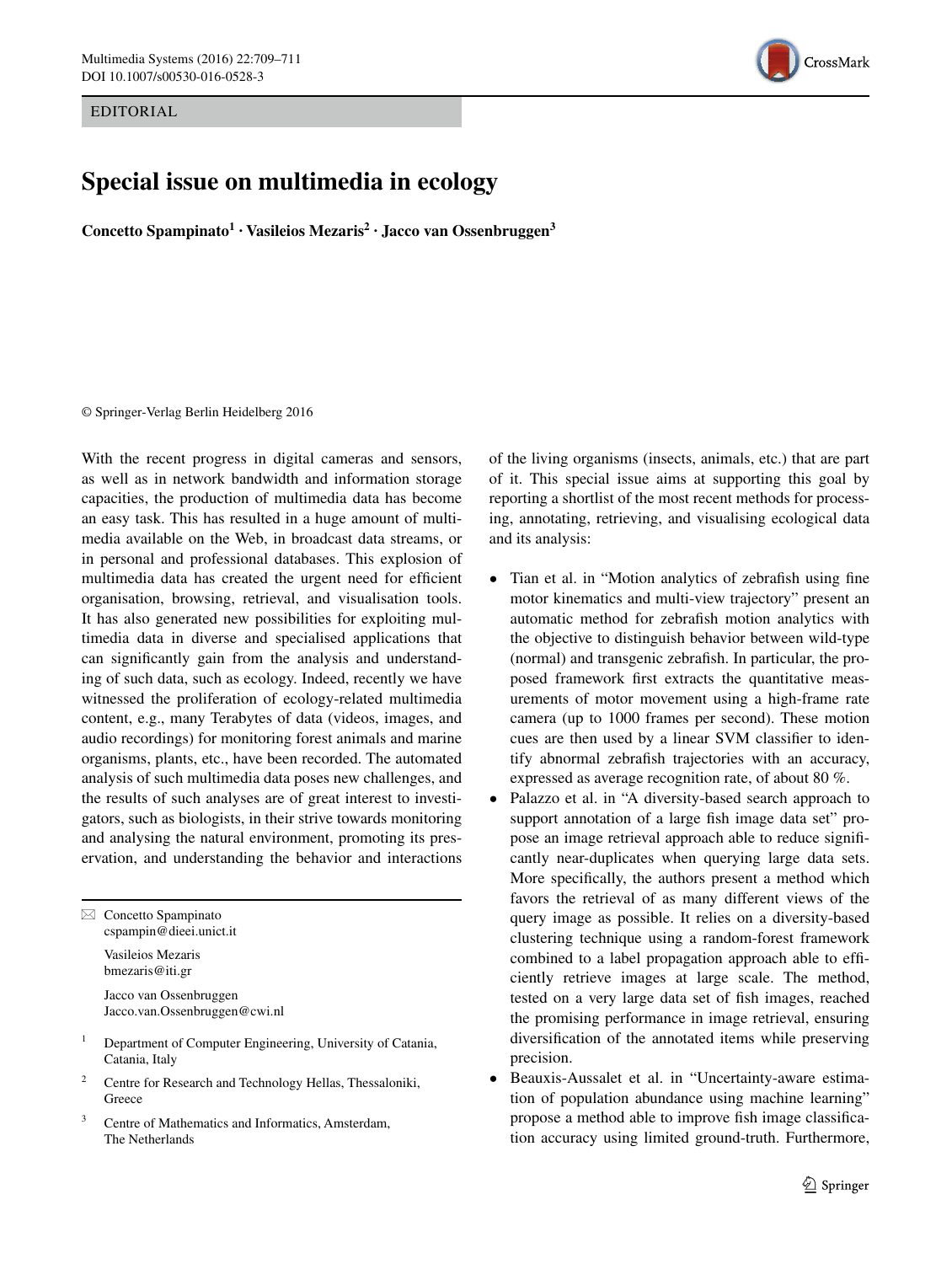a visualisation tool for understanding and evaluating classification uncertainty is also introduced and evaluated to support end-users in understanding/interpreting misclassifications. Despite the method was tested on a marine scenario to support fish population abundance investigations, it can be applied to a large variety of systems using machine learning technologies.

- Joly et al. in "A look inside the Pl@ntNet experience: the good, the bias and the hope" provide a thorough analysis and a critical evaluation of 1-year experience from the release (as a part of the participatory sensing platform Pl@ntNet) of a mobile application for imagebased plants identification. The authors first present the requirements for sustainable and effective ecological surveillance tools, demonstrating the attractiveness and the collaborative capacity that they may have in collecting ecological data. Afterwards, the authors discuss the limitations of their method in generating accurate distribution maps of image plants at a very large scale, focusing on two key aspects: the bias and the incompleteness of user-contributed data.
- Torres et al. in "Habitat image annotation with lowlevel features, medium-level knowledge, and location information" face the challenging problem of habitats classification (usually performed through expensive and error-prone manual surveys), which is a important step to understand the natural world. The authors tackle the problem as a fine-grained visual categorisation one and propose a random-forest-based method that takes into consideration visual and geographical closeness for classification. For classifier training, beside lowlevel visual cues, medium-level contextual information is employed. Such information is extracted through a human-in-the-loop methodology which asks non-expert a set of questions about the image appearances. The performance analysis showed that the proposed method was able to classify with a reasonable degree of confidence four of the main habitat classes: Woodland and Scrub, Grassland and Marsh, Heathland, and Miscellaneous. Furthermore, the authors also present a georeferenced habitat image database containing over 1000 high-resolution ground images manually annotated by habitat classification experts.

Our thanks go, first, to the authors for their contribution to this special issue and, then, to the reviewers for the effort and time spent to provide thorough reviews and valuable advice to the submitted manuscripts. We would also like to extend thanks to the Editor in Chief, Professor Thomas Plagemann, and the whole editorial staff of Multimedia

Systems Journal for greatly supporting us during the whole special issue process and for understanding and recognising the importance that this special issue may have on future research on multimedia and ecology research area, whose development is, in our opinion, of crucial importance to comprehend the world which we live in and how we can exploit sustainably its resources.



**Concetto Spampinato** received the Laurea (grade 110/110 cum laude) degree in computer engineering and the Ph.D. degree from the University of Catania, Catania, Italy, in 2004 and 2008, respectively, where he is currently an assistant professor. His research interests include mainly computer vision and pattern recognition with a particular focus on ecological data analysis. He is one of the pioneers, being involved in the EU project Fish-4Knowledge, of underwater computer vision, i.e., the development

of computer vision solutions for monitoring sea and ocean biodiversity. He has coauthored over than 100 publications in international refereed journals and conference proceedings. As further research activities, he has organised and chaired dedicated workshops on multimedia in ecology (MAED 2012, 2013, 2014) several special sessions at mainstream conferences and guest-edited six special issues of international journals with impact factor. He is a member of the Editorial Board of Ecological Informatics journal.



**Vasileios Mezaris** received the B.Sc. and Ph.D. in Electrical and Computer Engineering from the Aristotle University of Thessaloniki, in 2001 and 2005, respectively. He is a Senior Researcher (Researcher B) at the Information Technologies Institute (ITI) of the Centre for Research of Technology Hellas (CERTH). His research interests include image and video analysis, event detection in multimedia, machine learning for multimedia analysis, content-based and semantic image and video

retrieval, and applications of image and video analysis in specific domains (TV broadcasting and News, medical images, ecological data, educational, and cultural applications). He has coauthored more than 30 papers in refereed journals, 10 book chapters, 130 papers in international conferences, and 3 patents. He served as an Associate Editor for the IEEE Transactions on Multimedia (2012–2015), serves as an Associate Editor for the IEEE Signal Processing Letters, and is a Senior Member of the IEEE.